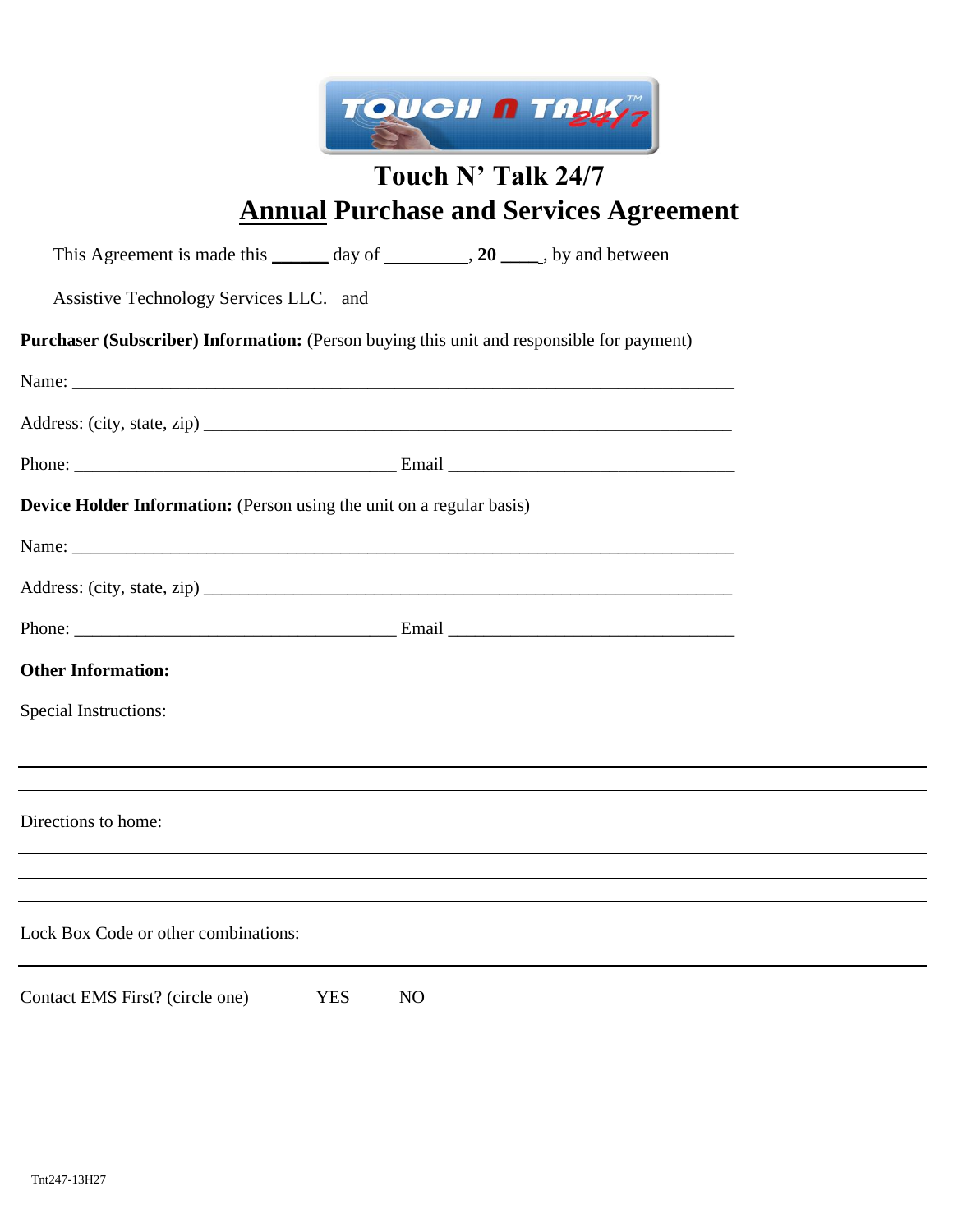| <b>Medical Information:</b> |                                                                                                                                                                      |
|-----------------------------|----------------------------------------------------------------------------------------------------------------------------------------------------------------------|
|                             | <u> 1989 - Johann Stoff, amerikansk politiker (d. 1989)</u>                                                                                                          |
|                             |                                                                                                                                                                      |
|                             |                                                                                                                                                                      |
|                             |                                                                                                                                                                      |
|                             |                                                                                                                                                                      |
| <b>Allergies:</b>           |                                                                                                                                                                      |
|                             |                                                                                                                                                                      |
|                             | ,我们也不会有什么。""我们的人,我们也不会有什么?""我们的人,我们也不会有什么?""我们的人,我们也不会有什么?""我们的人,我们也不会有什么?""我们的人                                                                                     |
|                             | ,我们也不会有什么。""我们的人,我们也不会有什么?""我们的人,我们也不会有什么?""我们的人,我们也不会有什么?""我们的人,我们也不会有什么?""我们的人<br>,我们也不会有什么。""我们的人,我们也不会有什么?""我们的人,我们也不会有什么?""我们的人,我们也不会有什么?""我们的人,我们也不会有什么?""我们的人 |
| <b>Dispatch Agencies:</b>   |                                                                                                                                                                      |
|                             |                                                                                                                                                                      |
|                             | <b>Emergency Contacts:</b> (This information is available to monitoring service when unit is activated during a call)                                                |
| <b>Contact 1:</b>           |                                                                                                                                                                      |
|                             |                                                                                                                                                                      |
| <b>Contact 2:</b>           |                                                                                                                                                                      |
|                             |                                                                                                                                                                      |
|                             |                                                                                                                                                                      |
| <b>Contact 3:</b>           |                                                                                                                                                                      |
|                             |                                                                                                                                                                      |

- 1. The Services are provided to us by our subcontractor call center. Assistive Technology Services LLC does not directly provide call center services of any kind. If an emergency call from your Device is received in the Center, a representative will try to ascertain the nature of your emergency. If, in the reasonable judgment of the Center an emergency situation exists, the Center will attempt to telephone the emergency response authority in your geographic area and one of the people as designated on your Information Form. If the Center has reason to believe that no actual emergency exists, it may choose not to notify emergency response personnel.
- 2. SALE OF TOUCH N' TALK 24/7 DEVICE. We will sell and deliver to you, the Touch N' Talk 24/7 Device. Upon delivery of the Device and receipt of your payment of the full sales price we will provide you instructions to activate the device and two-way talk capabilities of the Device.

### 3. **PRICE; PAYMENT AND TERM.**

3.1 SALES/INSTALLATION PRICE. The total sales price for the Touch N' Talk 24/7 Device plus one year of usage, is \$**449.99** plus sales tax if applicable. **We will not start Services until the sales price is paid in full.**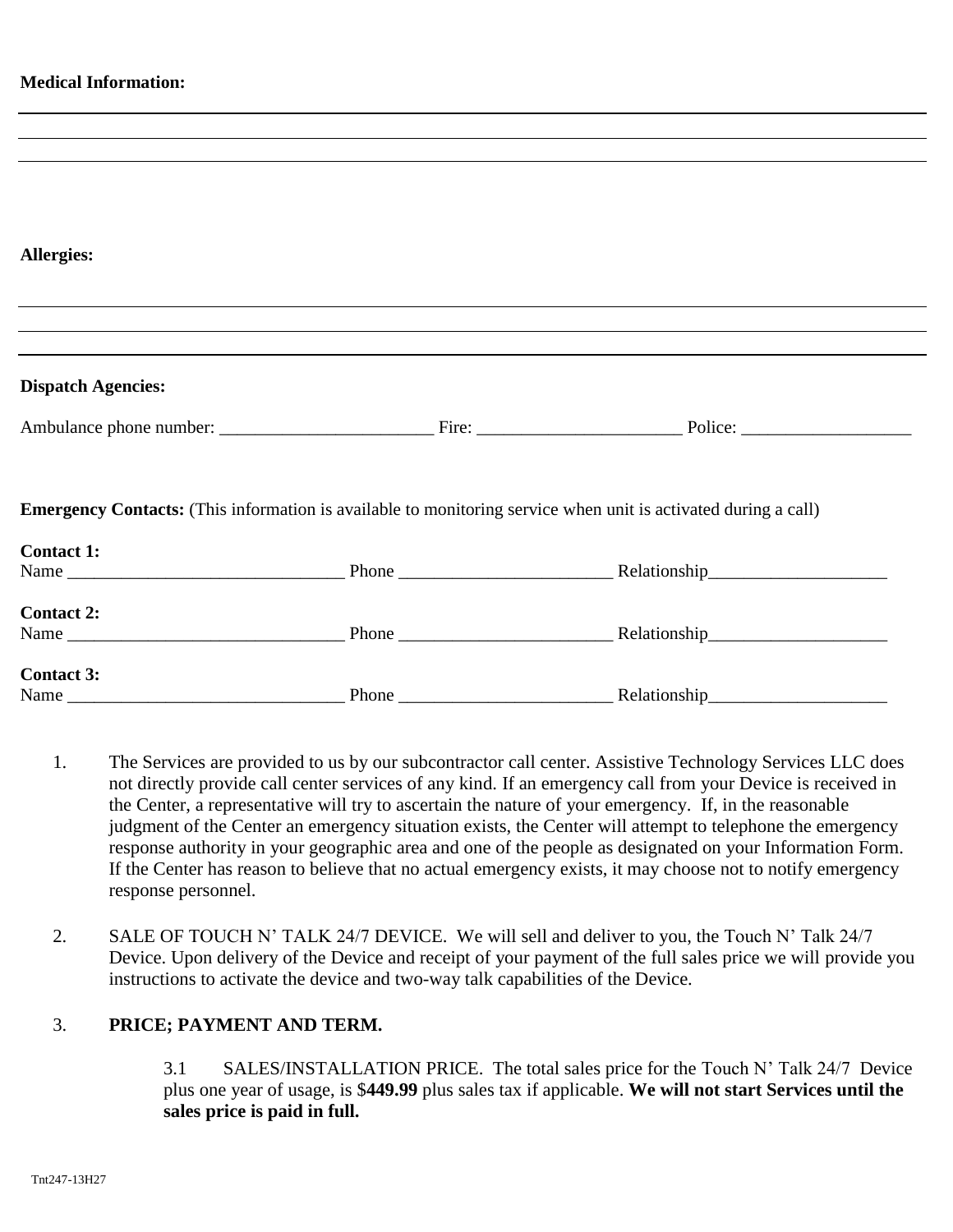3.2 SERVICES FEE; TERM: For Services, you agree to pay us the sum of **\$359.88 per year after the first year and every year after**, billed and payable annually in advance. The original term of this Agreement is the billing cycle selected and will renew for the same consecutive billing cycle thereafter unless terminated as set forth below. We may terminate this Agreement at the end of the original term or any renewal term by giving you not less than 30 days advanced written notice. You may terminate this Agreement at anytime by giving us written notice. If you terminate during a billing cycle your bill will be adjusted to reflect our standard monthly billing rate for the months used, and you will receive a refund for the unused portion of the fee. Your refund will be reduced by \$219.00. **You will not receive a refund for \$219.00** which includes the equipment, shipping, setup and cancellation fees. Mid-month cancellations will be charged for the entire month.

3.3 INCREASE IN SERVICES FEE. You acknowledge that the services fee is based upon existing federal, state and local taxes and other third-party charges. We shall have the right, at any time, to increase the services fee to reflect any additional or increased taxes, licenses, permits, or fees which may be charged to us by any utility, subcontractors or governmental agency relating to the services we provide and you agree to pay the same. In addition, we may increase the services fee for any renewal term by giving you sixty (60) days prior notice.

## 4. WARRANTY AND LIMITATIONS.

4.1 WARRANTY COVERAGE. For one year from the originating date of this agreement, we will repair or replace the Touch N' Talk 24/7 Device without charge to you per our repair and replacement policy. Customer is to pay all shipping fees to and from Assistive Technology Services. A replacement may be a used or a reconditioned Device.

4.2 HOW TO GET SERVICE: CALL US AT OUR SUBSCRIBER SERVICES DEPARTMENT AND TELL US WHAT IS WRONG WITH THE DEVICE.

4.3 REPAIR OR REPLACEMENT OF THE Touch N' Talk 24/7 DEVICE IS OUR ONLY DUTY UNDER THIS LIMITED WARRANTY. WE MAKE NO OTHER EXPRESS WARRANTY INCLUDING ANY WARRANTY OF MERCHANTABILITY OF THE Touch N' Talk 24/7 DEVICE OR ITS FITNESS FOR ANY SPECIAL PURPOSE. WE CANNOT NOT WARRANT THAT THE Touch N' Talk 24/7 DEVICE OR SERVICES WILL ALWAYS OPERATE. THIS WARRANTY DOES NOT COVER REPAIRS THAT ARE NEEDED BECAUSE OF AN ACCIDENT, DAMAGE, ACTS OF NATURE, YOUR FAILURE TO PROPERLY USE THE Touch N' Talk 24/7 DEVICE, OR IF SOMEONE OTHER THAN US ATTEMPTS TO REPAIR OR CHANGE THE Touch N' Talk 24/7 DEVICE, OR ANY OTHER REASON EXCEPT A DEFECT IN THE EQUIPMENT. WE MAKE NO REPRESENTATION OR WARRANTY AS TO THE PROMPTNESS OF OUR RESPONSE, AND WE HAVE NO CONTROL OVER THE RESPONSE TIME OR CAPABILITY OF ANY AGENCY OR PERSON WHO MAY BE NOTIFIED OF AN EMERGENCY. ALL IMPLIED WARRANTIES ARE LIMITED IN DURATION TO THE TERM OF THIS EXPRESSED LIMITED WARRANTY. **WE ARE NOT LIABLE FOR CONSEQUENTIAL, SPECIAL OR INCIDENTAL DAMAGES.** YOU AGREE THAT THIS IS OUR ONLY WARRANTY AND WE HAVE GIVEN YOU NO OTHER WARRANTY FOR THE DEVICE.

### 5. RECEIPT OF COPY.

YOU ACKNOWLEDGE THAT YOU HAVE RECEIVED A COMPLETED COPY OF THIS AGREEMENT, AND THE NOTICE OF CANCELLATION FORM. ALL OF THE TERMS ON THIS PAGE AND ON ALL ATTACHMENTS ARE PART OF THIS AGREEMENT. READ THEM BEFORE YOU SIGN BELOW.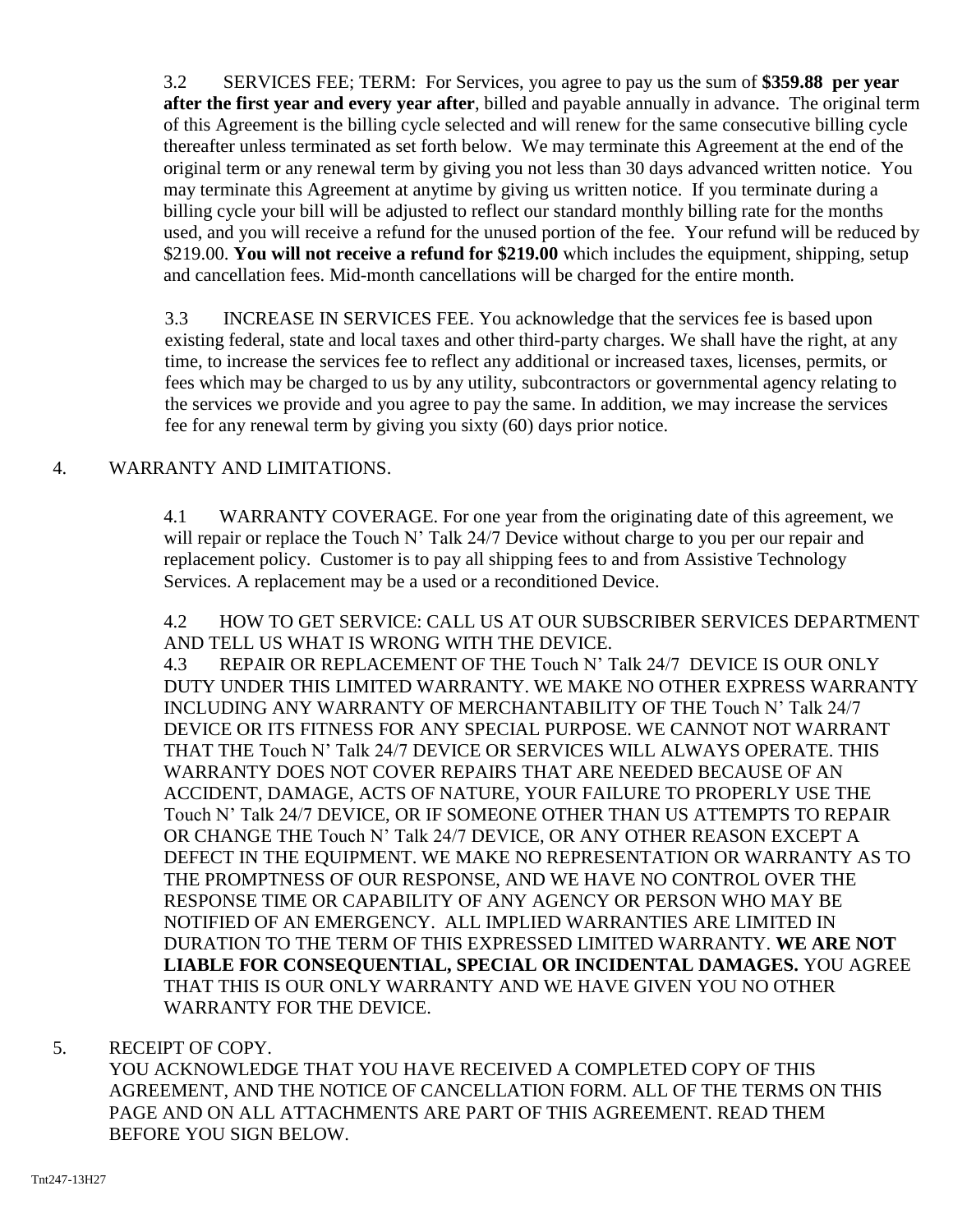6. LIMITATION OF LIABILITY. IT IS UNDERSTOOD AND AGREED THAT ASSISTIVE TECHNOLOGY SERVICES AND ANY THIRD-PARTY PROVIDERS OR SUBCONTRACTORS ARE NOT INSURERS AND THAT THE AMOUNTS PAID TO ASSISTIVE TECHNOLOGY SERVICES ARE FOR THE SERVICES PROVIDED BY SUBCONTRACTOR CALL CENTER AND NOT FOR THE VALUE OF ANY PROPERTY, OR ANY PROPERTY DAMAGE OR LOSS, OR THE COST OF ANY PERSONAL INJURY. IN THE EVENT OF ANY LOSS, DAMAGE OR INJURY TO ANY PERSON OR PROPERTY SUBSCRIBER WAIVES ALL RIGHTS OF SUBROGATION OR ANY OTHER RIGHT OF RECOVERY AGAINST ASSISTIVE TECHNOLOGY SERVICES AND ANY THIRD- PARTY PROVIDERS OR SUBCONTRACTORS THAT ANY INSURER OR OTHER PERSON MAY HAVE AS A RESULT OF PAYING ANY CLAIM FOR ANY LOSS OR INJURY TO ANY OTHER PERSON.

**EXCEPT SPECIFICALLY SET FORTH HEREIN, THE MONITORING SERVICE AND ALL SERVICES ARE PROVIDED BY ASSISTIVE TECHNOLOGY SERVICES "AS-IS" AND "WHERE IS." ASSISTIVE TECHNOLOGY SERVICES SPECIFICALLY DISCLAIMS ALL OTHER WARRANTIES, EXPRESSED OR IMPLIED, INCLUDING BUT NOT LIMITED TO WARRANTIES OF MERCHANTABILITY, ACCURACY AND FITNESS FOR A PARTICULAR PURPOSE AS TO THE TOUCH N' TALK 247 DEVICE, THE SERVICES PROVIDED UNDER THIS AGREEMENT. WITHOUT LIMITING THE FOREGOING, ASSISTIVE TECHNOLOGY SERVICES DO NOT WARRANT THAT THE SERVICES OR ITS OPERATION WILL BE ACCURATE, RELIABLE, UNINTERRUPTED, OR ERROR-FREE. SUBSCRIBER ACKNOWLEDGES THAT THE SERVICES ARE SUPPORTED BY THE CUSTOMERS TELEPHONE NETWORK, AND OVER LOCAL EXCHANGE, INTER-EXCHANGE AND INTERNET BACKBONE CARRIER LINES AND THROUGH ROUTERS, SWITCHES AND BY CELLULAR NETWORK CARRIERS UTILITIES, SATELLITE COMPANIES COMMUNICATIONS COMPANIES, INTERNET SERVICES PROVIDERS AND OTHER THIRD PARTIES, ALL OF WHICH ARE BEYOND ASSISTIVE TECHNOLOGY SERVICES CONTROL AND SUBSCRIBER SHALL NOT BE ENTITLED TO RECEIVE ANY SERVICES FEE CREDITS OR REFUNDS FOR SERVICES OUTAGES OR INTERRUPTIONS BEYOND ASSISTIVE TECHNOLOGY SERVICES EXCLUSIVE CONTROL. SUBSCRIBER ACCEPTS ALL RISK ARISING OUT OF OR RELATING TO THE DELAY, FAILURE, INTERRUPTION, OR CORRUPTION OF THE SERVICE.** 

YOU AGREE THAT EVEN IF A COURT DECIDES THAT ASSISTIVE TECHNOLOGY SERVICES BREACH OF THIS AGREEMENT, OR ASSISTIVE TECHNOLOGY SERVICES NEGLIGENCE, OR GROSS NEGLIGENCE, CAUSED ANY TYPE OF DAMAGES, INCLUDING BUT NOT LIMITED TO ANY ISSUES RELATING TO SYSTEM DESIGN, OPERATION, PROGRAMMING, TESTING, REPAIR, SERVICE, MAINTENANCE, NETWORK AVAILABILITY, SPEED OR ACCURACY OF TRANSMITTED INFORMATION OR DATA, OR THAT ANY OTHER SERVICES PROVIDED BY ASSISTIVE TECHNOLOGY SERVICES ALLOWED AND OR CAUSED ANY HARM OR DAMAGE (WHETHER PROPERTY DAMAGE, PERSONAL INJURY OR DEATH) TO OCCUR TO YOU OR ANYONE ELSE, YOU AGREE THAT ASSISTIVE TECHNOLOGY SERVICES AGGREGATE AND COLLECTIVE LIABILITY SHALL BE LIMITED TO COST OF EQUIPMENT NOT TO EXCEED \$169.99 AND THIS SHALL BE YOUR ONLY REMEDY REGARDLESS OF WHAT LEGAL THEORY (INCLUDING WITHOUT LIMITATION, NEGLIGENCE, GROSS NEGLIGENCE, BREACH OF CONTRACT, BREACH OF WARRANTY FAILURE TO WARN, OR PRODUCT LIABILITY) IS USED TO ALLEGE AND OR DETERMINE THAT ASSISTIVE TECHNOLOGY SERVICES AND ANY THIRD-PARTY PROVIDERS OR SUBCONTRACTORS WERE LIABLE FOR THE INJURY OR LOSS.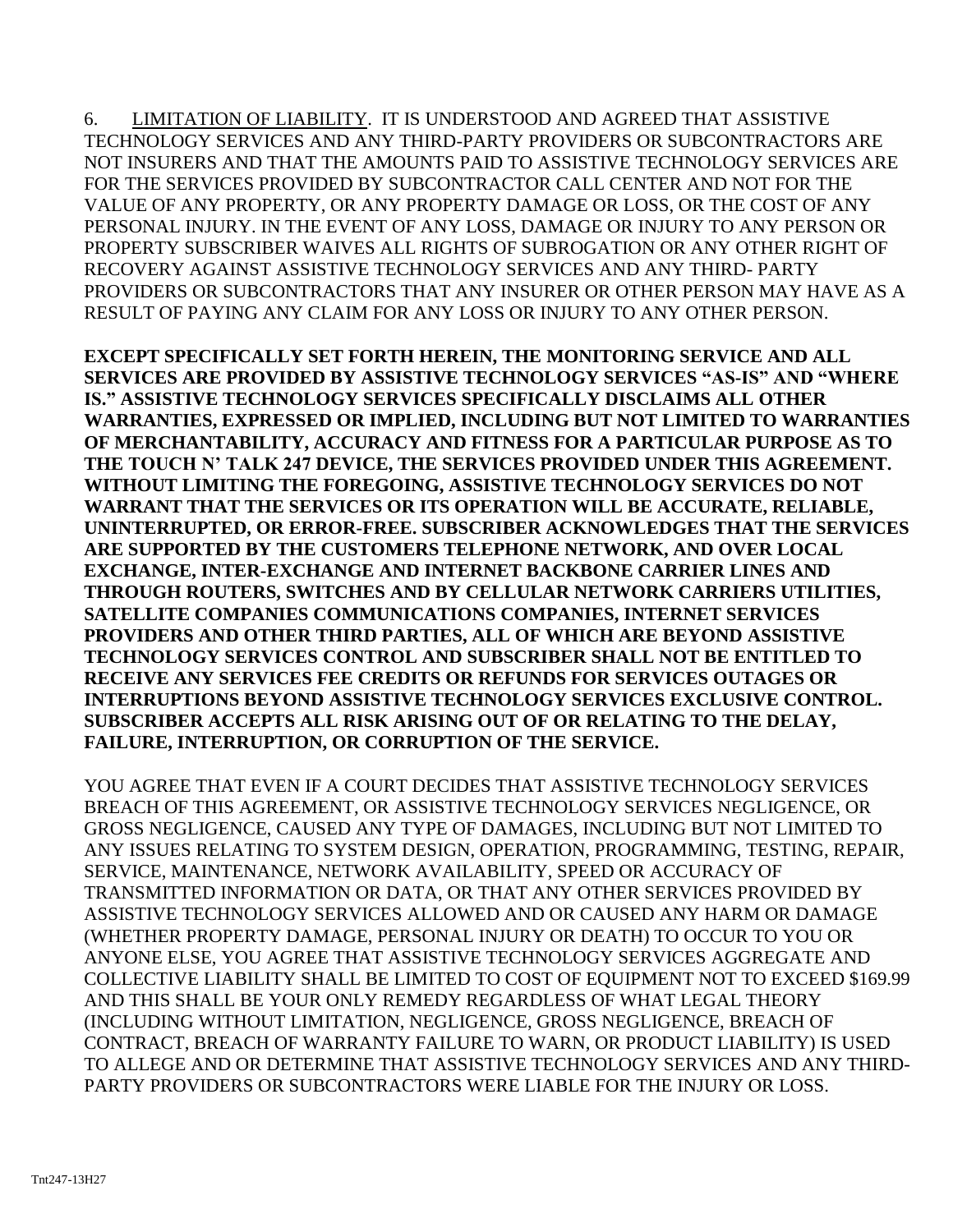- 7. INDEMNIFICATION. IF ANYONE OTHER THAN YOU (INCLUDING ANYONE WHO MAY USE THE TOUCH N' TALK 247 DEVICE AND ACTIVATE SERVICES), ASKS US TO PAY FOR ANY HARM OR DAMAGES (INCLUDING PROPERTY DAMAGE, PERSONAL INJURY OR DEATH, OR INVASION OF PRIVACY OR ANY SIMILAR TORT) CONNECTED WITH OR RESULTING FROM (i) ASSISTIVE TECHNOLOGY SERVICES BREACH OF THIS AGREEMENT OR A FAILURE OF THE SERVICES, (ii) OUR NEGLIGENCE, (iii) ANY OTHER IMPROPER OR CARELESS ACTIVITY OF OURS IN PROVIDING THE DEVICE OR SERVICES, OR (iv) A CLAIM FOR INDEMNIFICATION OR CONTRIBUTION, YOU WILL PAY US (A) ANY AMOUNT WHICH A COURT ORDERS US TO PAY OR WHICH WE REASONABLY AGREE TO PAY, AND (B) THE AMOUNT OF OUR REASONABLE ATTORNEYS' FEES AND ANY OTHER LOSSES OR COSTS THAT WE MAY PAY IN CONNECTION WITH THE HARM OR DAMAGES.
- 8. SUBSCRIBER'S DUTIES. You will instruct all other persons who may use the TOUCH N' TALK 247 System and Services on their proper use, including any User if different than you. Upon activation of the TOUCH N' TALK 247, you or the user will test the System and send test signals to the Center on a monthly basis. If the Center does not respond to the test signal, you should call the Center and confirm the status of the test. You will use the TOUCH N' TALK 247 website to provide your response information, and will use the TOUCH N' TALK 247 website to notify us of any changes in the persons or telephone numbers of your emergency contact information. You agree that we may disclose the information you post to the TOUCH N ' TALK 247 website to any governmental agency having jurisdiction over the use and operation of the System

You agree that you will, at your sole expense, obtain and keep in effect during the entire term of this Agreement, all licenses and similar governmental requirements that may be required for the installation, operation and use of the TOUCH N' TALK 247 Devices and Services.

- 9. SUSPENSION OR CANCELLATION OF THIS AGREEMENT. You understand that we may stop or suspend Services if: (i) strikes, severe weather, earthquakes other Acts of God, or other such events beyond our control affect the operation of the network, or the Center, or your connection to the Center that continuing service would be impractical; (ii) there is an interruption or unavailability of the TELEPHONE network including transmission facilities; (iii) you do not pay the service charge due to us, after we have given you notice that we are canceling service because of non-payment; (iv) we are unable to provide service because of some action or ruling by any governmental authority; and/or (v) you become a debtor in a bankruptcy proceeding. If Services are suspended because you have failed to pay the charges set forth herein, and you ask us to reactivate the Services, you will pay in advance our then prevailing re-activation fee.
- 10. TERMINATION, DEFAULT. **If you fail to make any payment when due we may discontinue Services**. In addition; we may impose a monthly late fee on all payments more than 5 days past due in an amount equal to **\$40.00 until paid**, or the maximum amount permitted by state law, whichever is less.
- 11. ASSIGNEES AND SUBCONTRACTORS. We may transfer or assign this Agreement to any other service provider, financial institution or other entity. Upon an assignment to another service provider, ASSISTIVE TECHNOLOGY SERVICES will be relieved of any further obligations hereunder. You may not transfer this Agreement to someone else unless we approve the transfer in writing. We may use subcontractors, subsubcontractors and third-party providers, including ASSISTIVE TECHNOLOGY SERVICES and the Center to provide Services.
- 12. LIMITATION ON LAWSUITS; VENUE; WAIVER OF JURY TRAIL. Both ASSISTIVE TECHNOLOGY SERVICES and Subscriber agree that, to the extent permitted by law, no lawsuit or any other legal proceeding connected with this Agreement shall be brought or filed more than one (1) year after the incident giving rise to the claim occurred. Each party hereby irrevocably agrees that any suit, action or other legal proceeding ("suit")